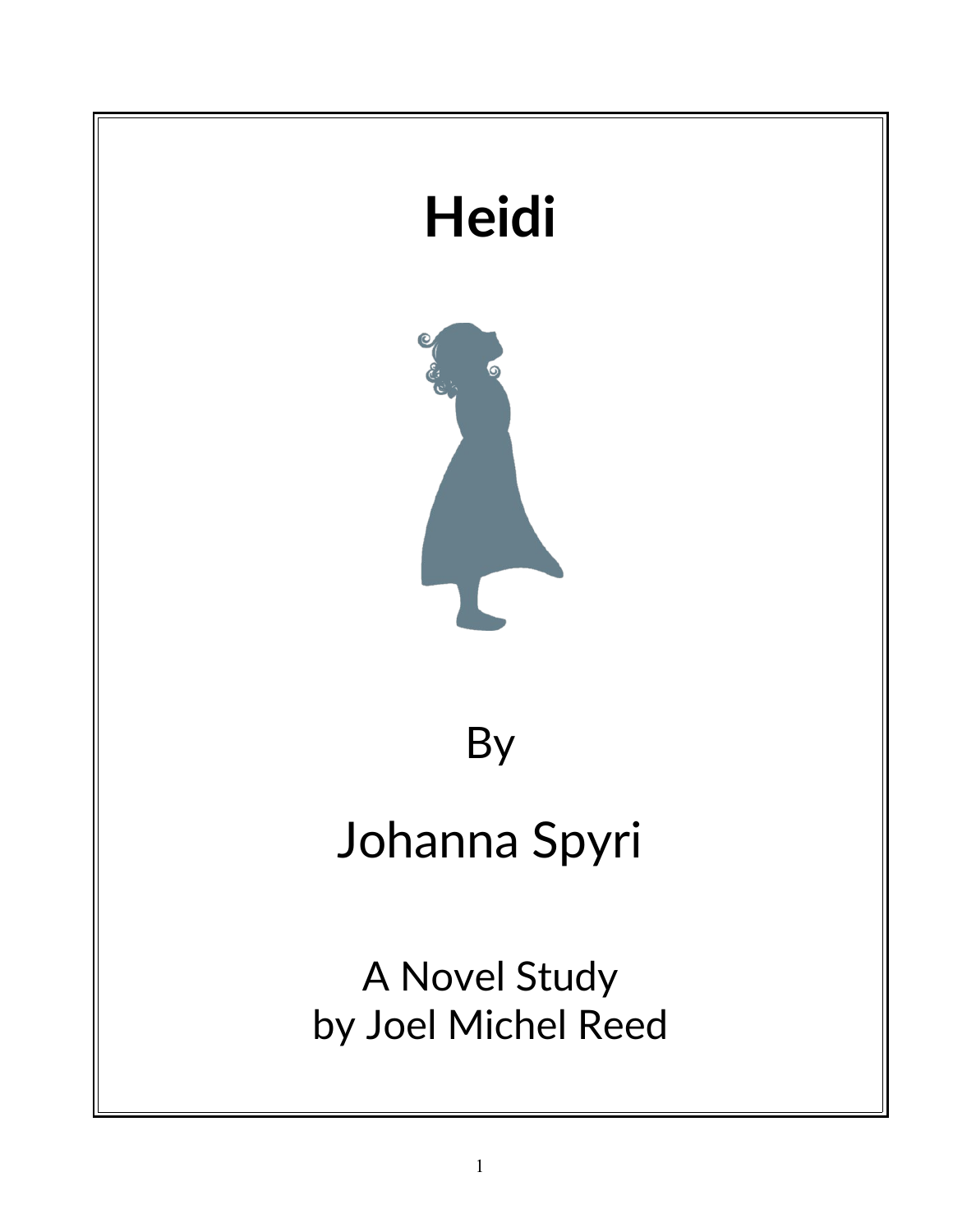

**Table of Contents**

| <b>Suggestions and Expectations</b> | 3              |
|-------------------------------------|----------------|
|                                     |                |
| List of Skills                      | 4              |
|                                     |                |
| Synopsis / Author Biography         | 5              |
|                                     |                |
| <b>Student Checklist</b>            | 6              |
| Reproducible Student Booklet        | $\overline{7}$ |
|                                     |                |
| Answer Key                          | 62             |

**About the author:** Joel Reed has over 70 published novel studies and is the author of four  $|$ novels. For information on his work and literature, please visit  $\overline{\text{www.reednovelstudies.com}}$ 

> Copyright © 2014 Joel Reed Revisions Completed in 2022 All rights reserved by author. Permission to copy for single classroom use only. Electronic distribution limited to single classroom use only. Not for public display.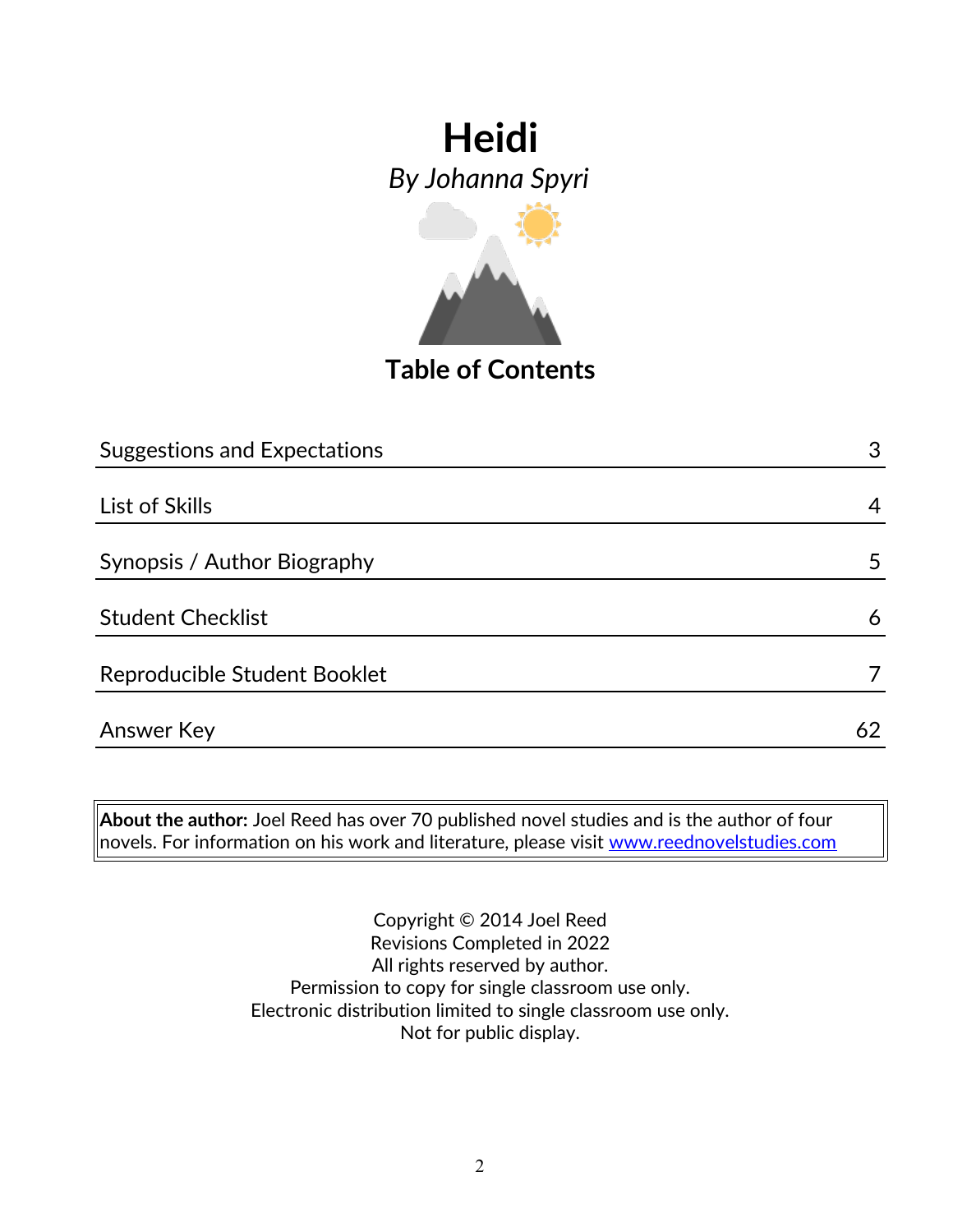### **Suggestions and Expectations**

This curriculum unit can be used in a variety of ways. Each chapter of the novel study focuses on one or two chapters of *Heidi* and is comprised of five of the following different activities:

- Before You Read
- Vocabulary Building
- Comprehension Questions
- Language Activities
- **Extension Activities**

#### **Links with the Common Core Standards (U.S.)**

Many of the activities included in this curriculum unit are supported by the Common Core Standards. For instance the *Reading Standards for Literature, Grade 5*, makes reference to a) determining the meaning of words and phrases. . . including figurative language;

b) explaining how a series of chapters fits together to provide the overall structure;

c) compare and contrast two characters;

d) determine how characters … respond to challenges;

e) drawing inferences from the text;

f) determining a theme of a story . . . **and many others.**

A principal expectation of the unit is that students will develop their skills in reading, writing, listening and oral communication, as well as in reasoning and critical thinking. Students will also be expected to provide clear answers to questions and well-constructed explanations. It is critical as well that students be able to relate events and the feelings of characters to their own lives and experiences and describe their own interpretation of a particular passage.

A strength of the unit is that students can work on the activities at their own pace. Every activity need not be completed by all students. A **portfolio cover** is included (p.7) so that students may organize their work and keep it all in one place. A **Student Checklist** is also included (p.6) so that a record of completed work may be recorded.

**Themes** which may be taught in conjunction with the novel include perseverance when facing difficult circumstances, friendship, respect, family relationships, caring for others.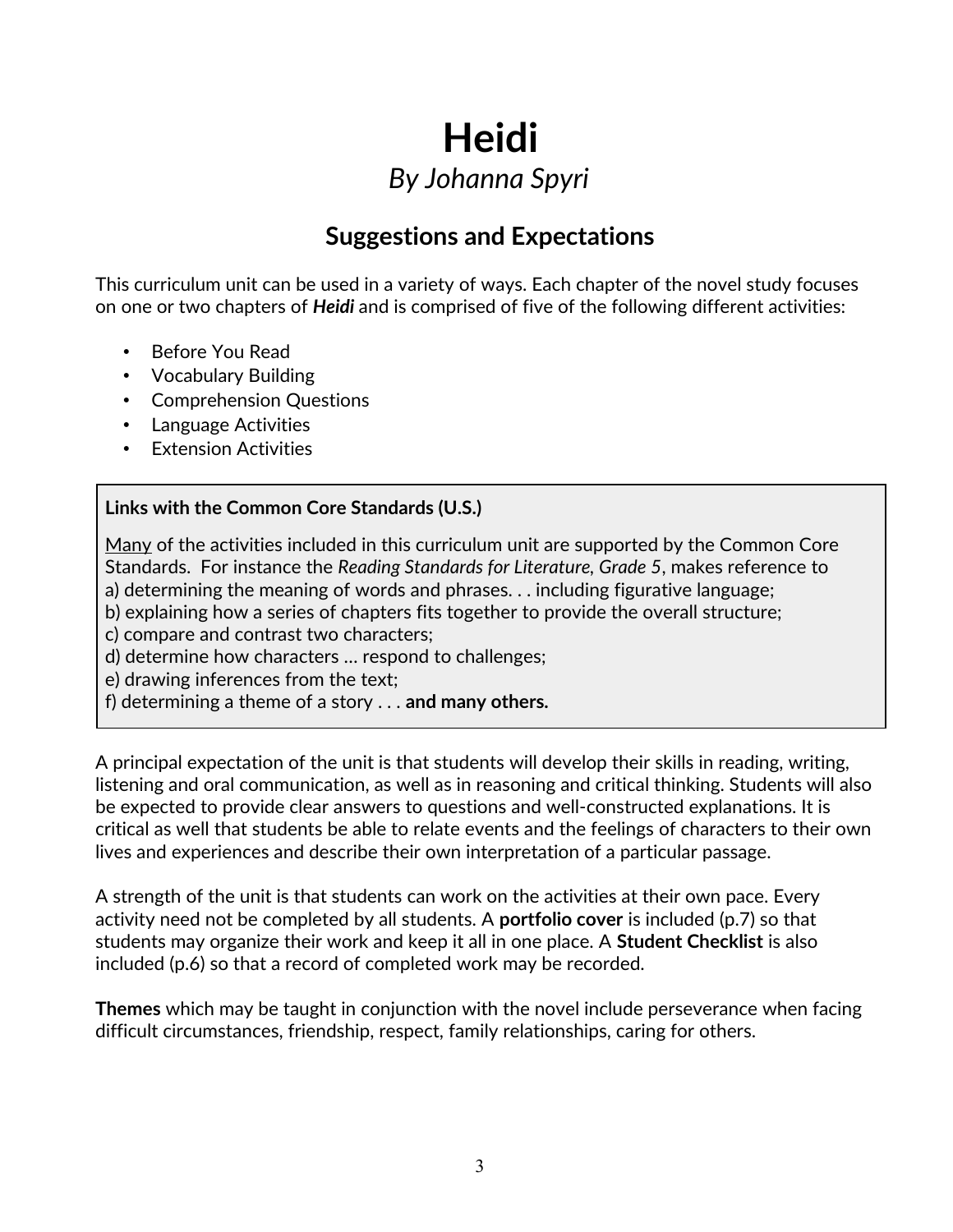## **List of Skills**

### **Vocabulary Development**

- 1. Locating descriptive words/phrases 7. Use of singular / plural nouns
- 2. Listing synonyms/homonyms 8. Listing compound words
- 3. Identifying/creating *alliteration* 9. Identifying parts of speech
- 
- 
- 

### **Setting Activities**

1. Summarize the details of a setting

### **Plot Activities**

- 1. Complete a *time line* of events 4. Identify *cliffhangers*
- 
- 3. Complete Five W's Chart

### **Character Activities**

### **Creative and Critical Thinking**

- 
- 2. Write a newspaper story 6. Write a book review
- 
- 4. Conduct an interview

### **Art Activities**

- 
- 
- 3. Create an Information Card
- 
- 
- 
- 4. Use of capitals and punctuation 10. Determining alphabetical order
- 5. Identifying syllables 11. Identify *personification*
- 6. Identify *anagrams* 12. Identify/create *similes*

- 
- 2. Identify conflict in the story 5. Identify the climax of the novel.
- 1. Determine character traits 2. Relating personal experiences
- 1. Research 5. Write a description of personal feelings
	-
- 3. Participate in a talk show 7. Complete an Observation Sheet
- 1. A Storyboard **1.** A Storyboard **1.** A Storyboard
- 2. Create a collage 5. Create a comic strip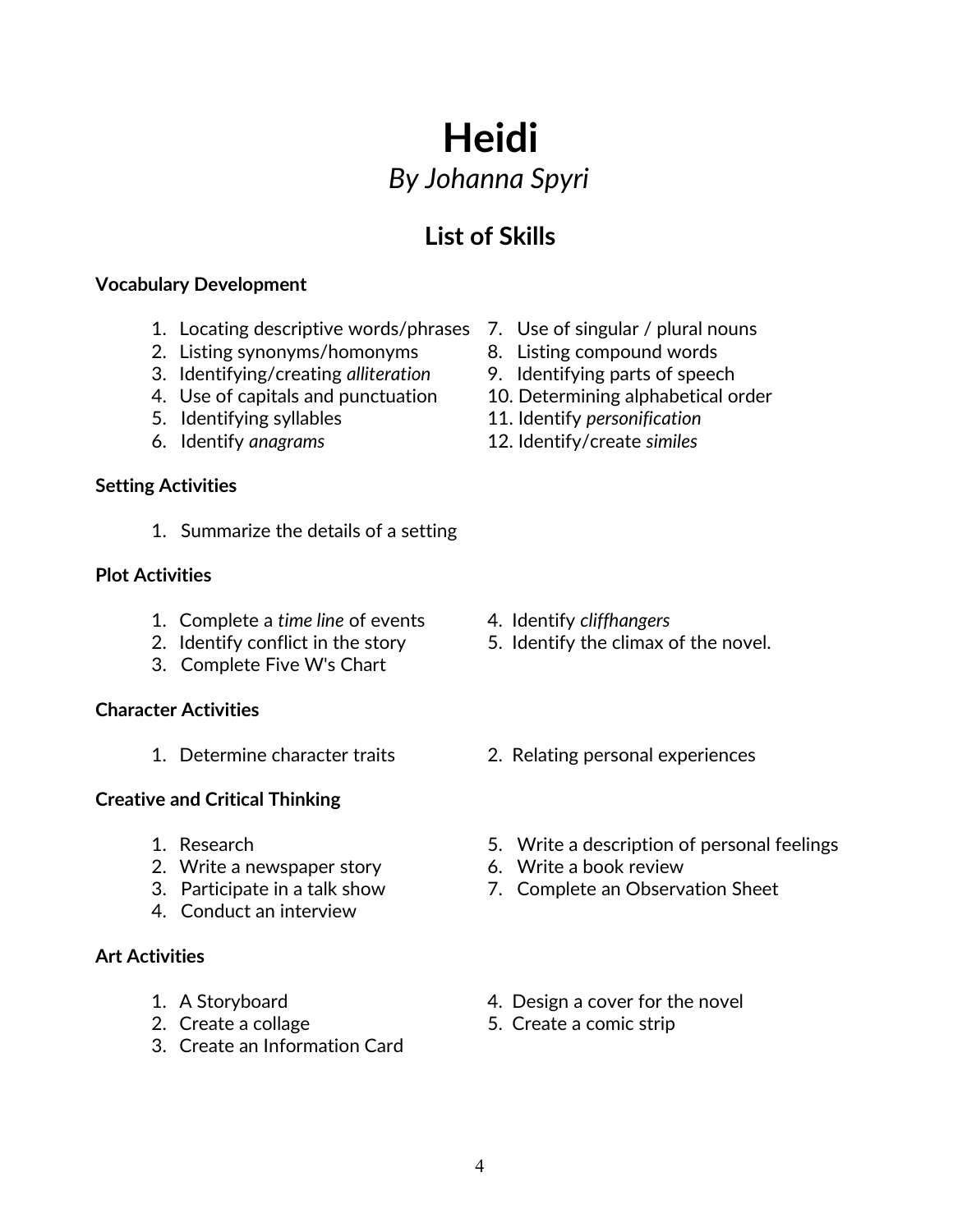

 At the age of five, little orphan Heidi is sent to live with her grandfather in the Alps. Everyone in the village is afraid of him, but Heidi is fascinated by his long beard and bushy grey eyebrows. She loves her life in the mountains, playing in the sunshine and growing up amongst the goats and birds. But one terrible day Heidi is collected by her aunt and is made to live with a new family in town. Heidi can't bear to be away from her grandfather; can she find her way back up the mountain, where she belongs? (The Publisher – **Puffin Classics**)

A complete synopsis and other helpful reviews can be found on the following website: <http://en.wikipedia.org/wiki/Heidi> **(Warning: Website may contain plot spoilers)**

### **Author Biography** *Johanna Spyri*

 **Johanna Spyri** (12 June 1827 – 7 July 1901) was a Swiss-born author of children's stories, and is best known for her book *Heidi*. Born *Johanna Louise Heusser* in the rural area of *Hirzel, Switzerland*, as a child she spent several summers in the area around *Chur* in *Graubunden*, the setting she later would use in her novels.

 In 1852, Johanna Heusser married Bernhard Spyri, a lawyer. While living in the city of Zurich she began to write about life in the country. Her first story, *A Note on Vrony's Grave*, which deals with a woman's life of domestic violence, was published in 1880; the



following year further stories for both adults and children appeared, among them the novel *Heidi*, which she wrote in four weeks. *Heidi* is the story of an orphan girl who lives with her grandfather in the Swiss Alps, and is famous for its vivid portrayal of that landscape.

Courtesy of Wikipedia. http://en.wikipedia.org/wiki/Johanna Spyri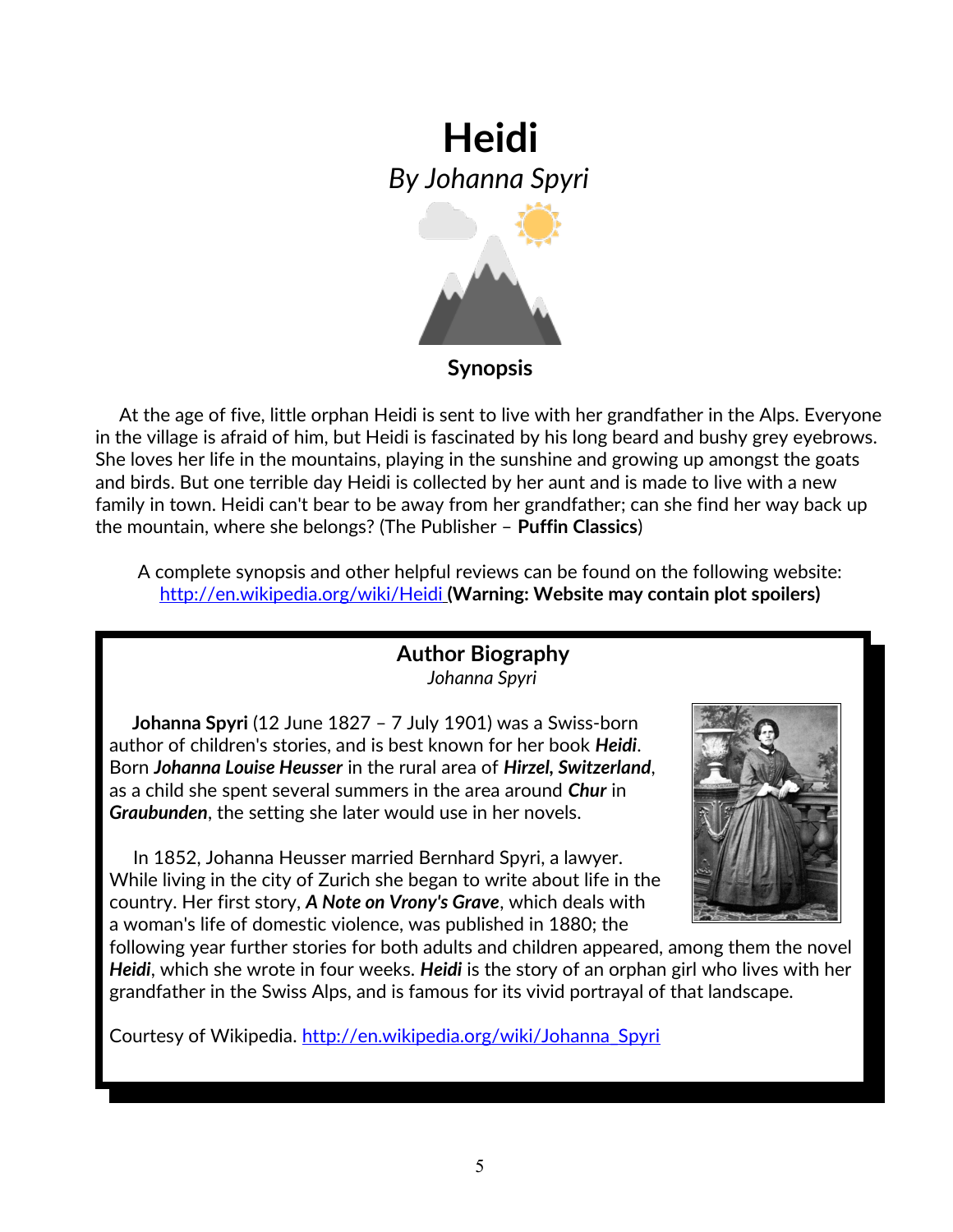

**Student Checklist**

Student Name

| Assignment | Grade / Level | Comments |
|------------|---------------|----------|
|            |               |          |
|            |               |          |
|            |               |          |
|            |               |          |
|            |               |          |
|            |               |          |
|            |               |          |
|            |               |          |
|            |               |          |
|            |               |          |
|            |               |          |
|            |               |          |
|            |               |          |
|            |               |          |
|            |               |          |
|            |               |          |
|            |               |          |
|            |               |          |
|            |               |          |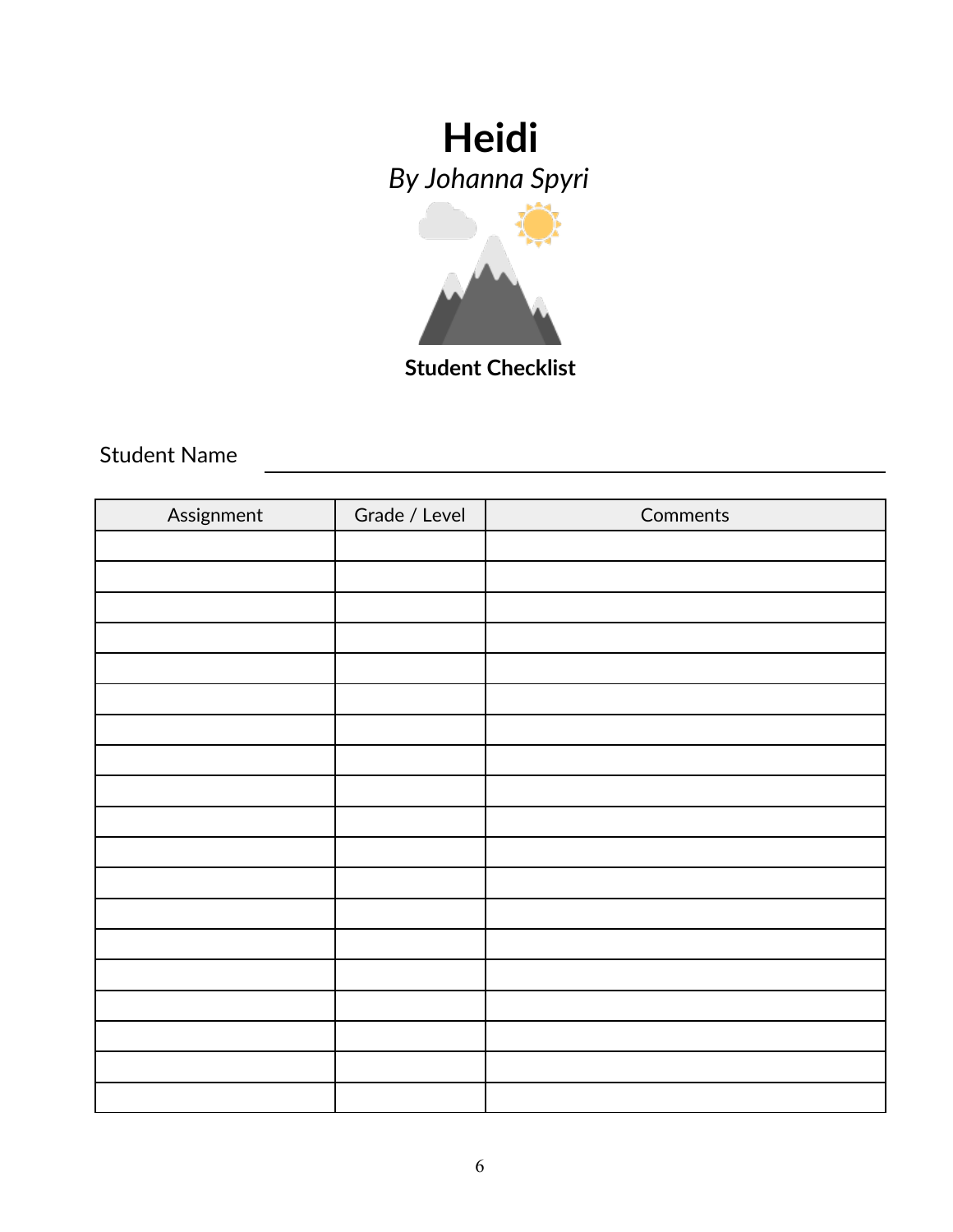# **Heidi**



*By Johanna Spyri*

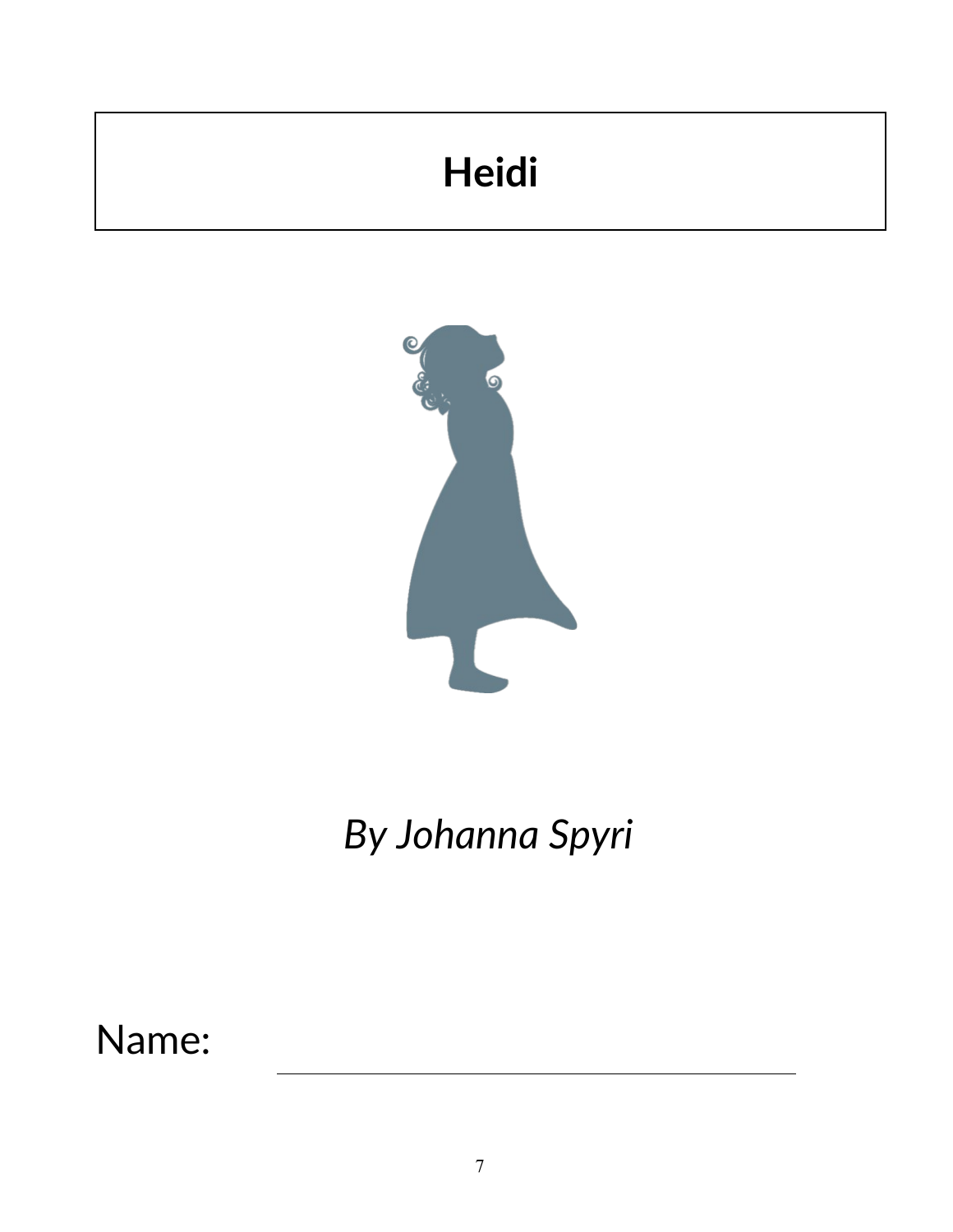# **Heidi** *By Johanna Spyri* **Chapter 1**



## **Before you read the chapter**:

Briefly predict what you think the plot of *Heidi* will be about.



### **Vocabulary:**

Choose a word from the list to complete each sentence.

| gossip | wonderful | eagerly  | morning    |
|--------|-----------|----------|------------|
| uncle  | property  | mountain | companions |

- 1. One sunny June \_\_\_\_\_\_\_\_\_\_\_\_\_\_\_\_, a tall sturdy young woman was climbing up the path.
- 2. "What, stay with Uncle Alp on the \_\_\_\_\_\_\_\_\_\_\_\_\_\_\_? You must be crazy!"
- 3. "In Germany," said Detie. "A \_\_\_\_\_\_\_\_\_\_\_\_\_\_\_\_\_ job with a good family in Frankfurt."
- 4. He couldn't be \_\_\_\_\_\_\_\_\_\_\_\_\_\_\_\_ to everyone in the village, but no one ever called him anything else, even Barbie used that name too.
- 5. Now Barbie took her arm, and said coaxingly, "You could at least tell me how much of what they say is true, and how much only \_\_\_\_\_\_\_\_\_\_\_\_\_\_\_\_\_.
- 6. He got into bad company, and drank and gambled away the whole  $\blacksquare$

7. "And what happened to Tobias?" Barbie asked \_\_\_\_\_\_\_\_\_\_\_\_\_\_\_.

8. During the summer months this was the only chance Peter had of seeing other boys and girls. For the rest of the time, goats were his only \_\_\_\_\_\_\_\_\_\_\_\_\_\_\_\_\_\_.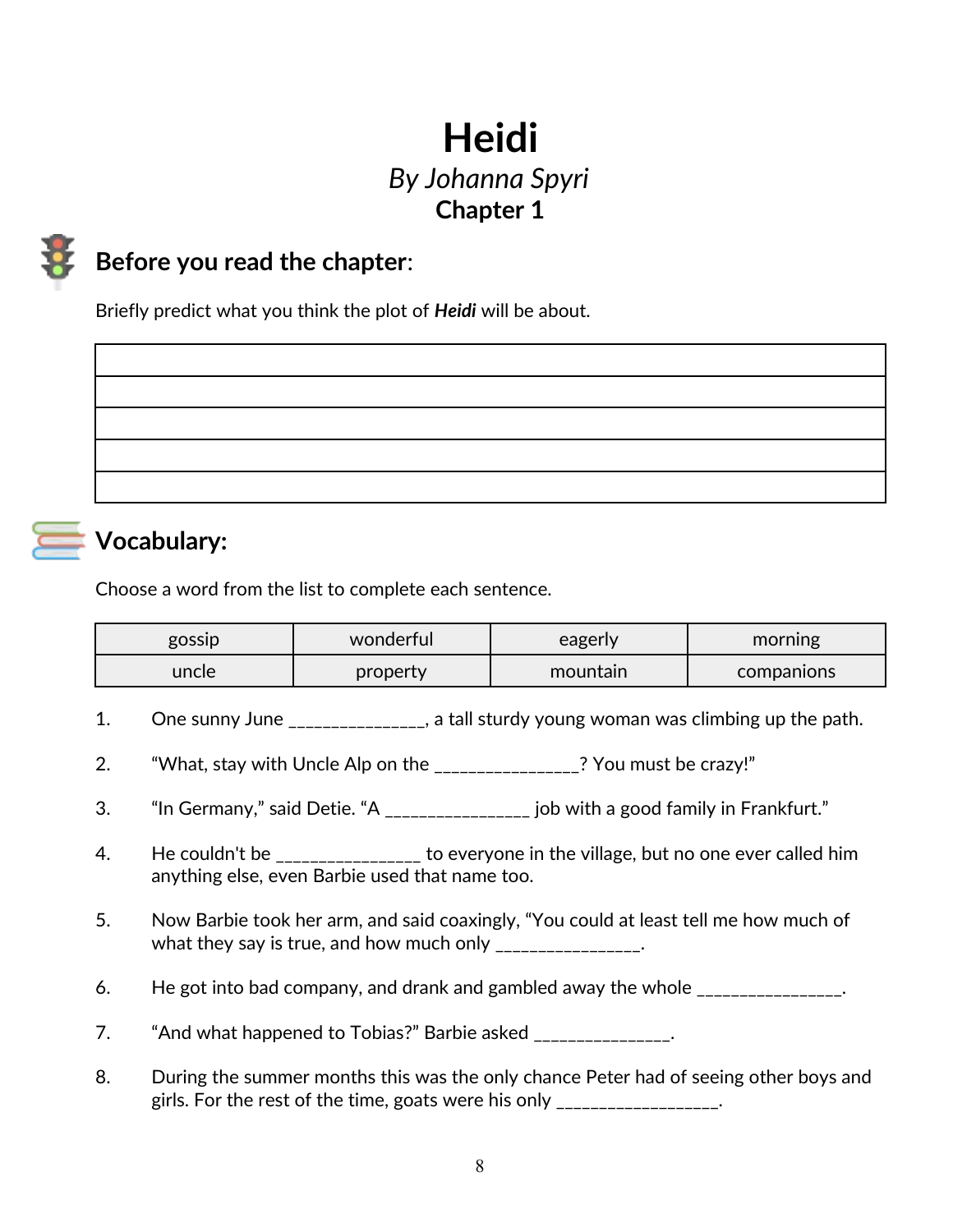

1. Briefly describe the setting of Chapter One.

2. How did the citizens of Mayenfeld feel about Uncle Alp?

3. Why was Heidi going to live with her grandfather in the Swiss alps?

4. According to Detie, why did Uncle Alp live in the mountains like a hermit?

5. How did Detie convince Peter to fetch Heidi's clothes for her?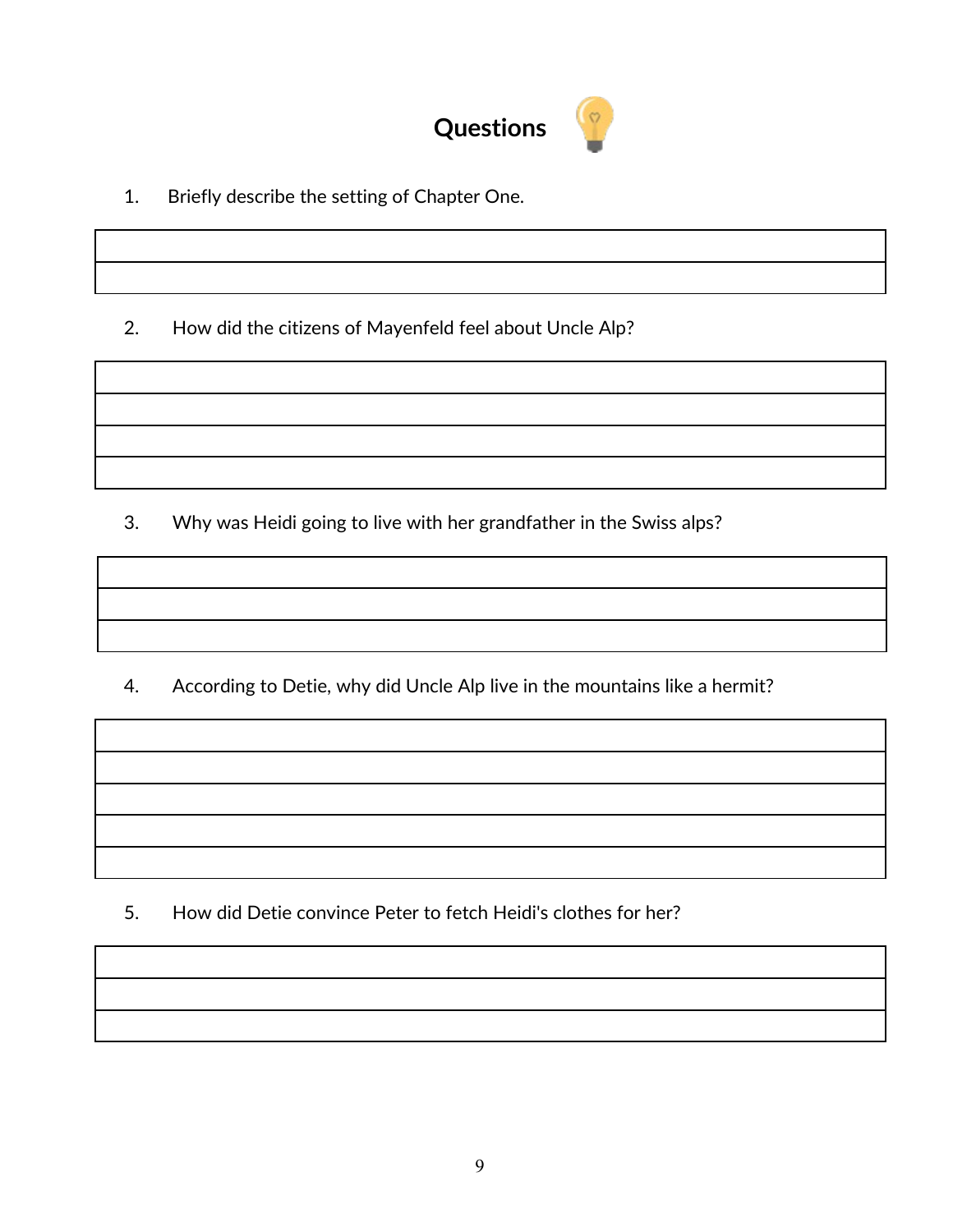## **Language Activity**



**A**. There are many writers that enjoy using **alliteration –** a literary device is where the author **r**epeats the same sound at the beginning of several words. Here's an example of an alliteration: ". . . **s**creeching, **s**creaming, **s**hrieking about **s**omething or other."

ABC

Using your imagination, create your own examples of **alliteration** from the following topics. Each example must contain a minimum of three words.

| The sound of rustling leaves. |  |
|-------------------------------|--|
| The sound of water flowing.   |  |
| The sound of birds chirping.  |  |

**B.** A **simile** is a comparison using the words "like" or "as". Here's an example from chapter one: "*We all fear him and he is really just like a heathen or an old Indian, with those thick grey eyebrows and that huge uncanny beard. When he wanders along the road with his twisted stick we are all afraid to meet him alone."* 



What two things are being compared in this example?

Invent your own **similes** comparing the following items with something from your own imagination:

a) A herd of goats climbing a mountain.

b) A The sun setting on the horizon.